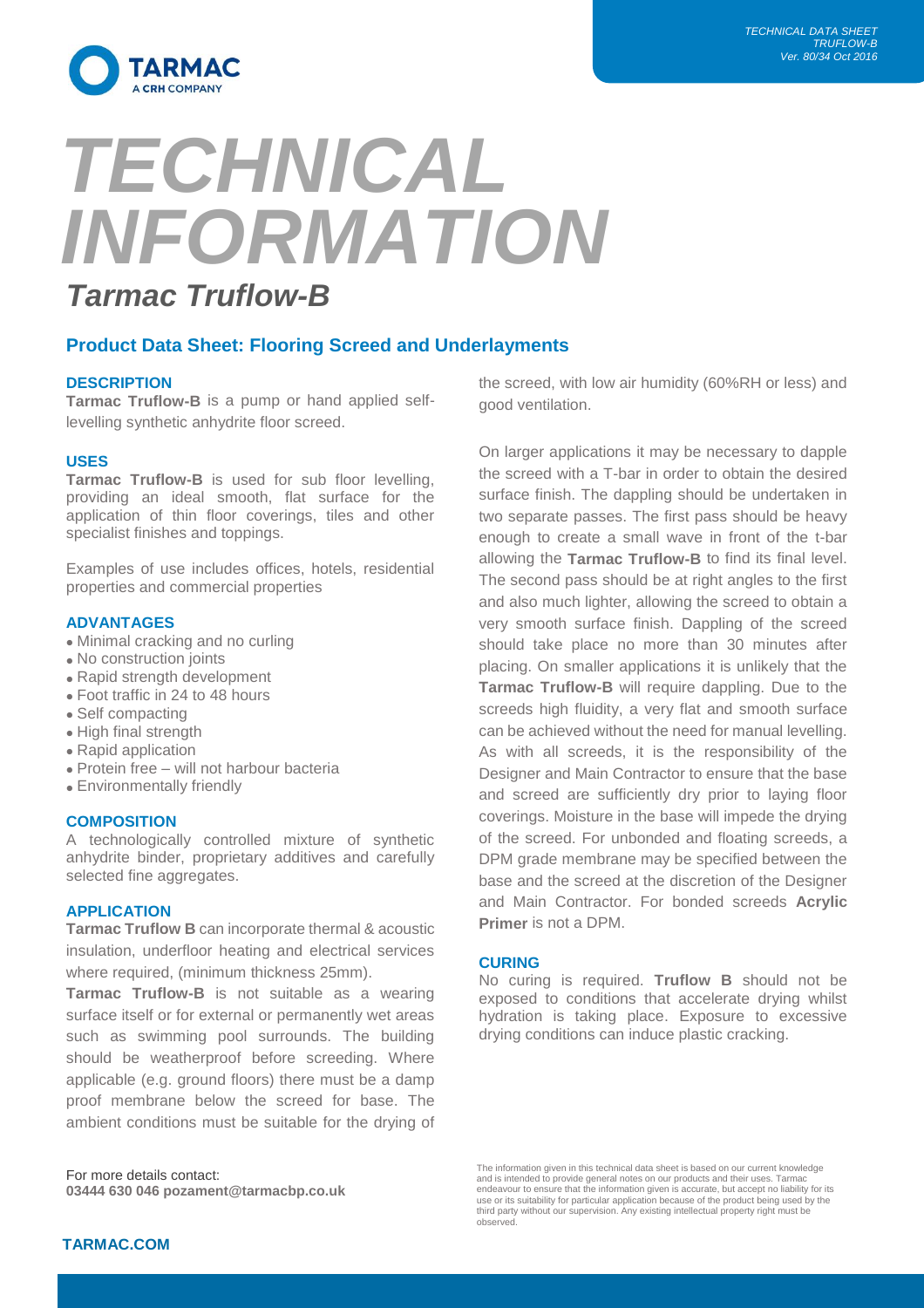

# **JOINTS**

Movement joints should be incorporated as advised in BS 8204.

This best practice will minimize but not eliminate the risk of cracking due to movement.

### **FLOOR FINISHES**

Whenever a cement based product is to be laid on **Tarmac Truflow-B**, the screed must be dry and primed with **Tarmac Epoxy DPM** or **Tarmac Acrylic Primer.**

# **WATER INGRESS**

Avoid water ingress where possible. If **Tarmac Truflow-B** is saturated for short periods there will be no permanent loss of strength once it has dried out.

# **RESIDUAL MOISTURE CONTENT**

Before floor finishes are laid the moisture content of the screed should be checked by the floor finishing contractor.

At a thickness of 30mm, the ambient temperature of 20°C and with good ventilation, **Tarmac Truflow-B** should reach a moisture content of 0.5% within 30 days. Forced drying of **Tarmac Truflow-B** is possible if required. After 7 days, heaters and dehumidifiers may be employed to give good drying conditions.

#### **THERMAL AND ACOUSTIC FLOORING**

**Tarmac Truflow-B** can be laid as a floating construction over most types of rigid insulation board or acoustic foam at a minimum thickness of 35mm. This offers significant weight and floor to ceiling height benefits over traditional cement and sand screeds at 65mm. Also no reinforcement is required in **Tarmac Truflow-B** screed.

# **UNDERFLOOR HEATING**

**Tarmac Truflow-B** is very well suited for underfloor heating applications since it is laid much thinner than traditional screeds with only 25mm cover over the pipes or wires being required. This enables the system to release heat much more quickly and efficiently in response to the user requirements.

Good compaction around the heating pipes is assured due to the flowing nature of the screed, eliminating voids and air pockets which are common with traditional screeds.

# **CAVITY FLOORING**

**Tarmac Truflow-B** can be used in conjunction with cavity floor systems to provide a solid jointless surface with high load bearing capability whilst

 For more details contact: **03444 630 046 pozament@tarmacbp.co.uk** accommodating a range of cable management and air conditioning options through the provision of a continuous under floor cavity.

# **TYPICAL PERFORMANCE**

| <b>Wet Density</b>                                       |    | $2200$ kg/m <sup>3</sup>   |   |
|----------------------------------------------------------|----|----------------------------|---|
| <b>Pot Life:</b>                                         |    | 15 minutes $(1)$           |   |
| <b>Flow Ring Values:</b>                                 |    | 230 - 250mm                |   |
|                                                          |    | (65mm Ø,                   |   |
|                                                          |    | 40mm High Flow Ring)       |   |
| <b>Water Content:</b>                                    |    | 17-20% until desired       |   |
|                                                          |    | flow ring result is        |   |
|                                                          |    | achieved.                  |   |
| <b>Hardened Properties:</b>                              |    |                            |   |
| Compressive and Flexural Strength N/mm <sup>2</sup> (air |    |                            |   |
| cured at 20°C) EN 196 Mortar Prisms                      |    |                            |   |
| <b>Compressive Strength</b>                              |    | <b>Flexural Strength</b>   |   |
| (N/mm <sup>2</sup> )                                     |    | (N/mm <sup>2</sup> )       |   |
| 28 days                                                  | 30 | 28 days                    | 7 |
| Shrinkage                                                |    | 0.02%                      |   |
| <b>Foot Traffic</b>                                      |    | 24-48 hours <sup>(1)</sup> |   |
| 71) <b>.</b><br>the company of the constitution          |    |                            |   |

(1)Dependant on temperature and humidity

# **STANDARDS**

Installation should be carried out in accordance with the relevant sections of the code of practice BS EN 8204.

# **QUALITY CONTROL**

All Pozament products are factory blended, tested and packaged to quality control procedures in accordance with BS EN ISO 9001.

#### **PACKAGING AND STORAGE**

**Hi-Flow Renovation** is available in nominal 25kg sacks, palletised and shrink wrapped**. Hi-Flow Renovation** may also be available in Intermediate Bulk Containers or in Bulk Powder Tankers.

Palletised **Hi-Flow Renovation** should be stored in cool dry areas clear of the ground, sheeted or under cover and stacked not more than two pallets high. The product should be used on a first in – first out basis. Shelf life is minimum 3 months when properly stored but could be in excess of 6 months subject to temperature and humidity.

# **SPECIFICATION WRITING SERVICE**

Tarmac are able to provide specification clauses for the use of Hi-Flow Flooring Systems, please contact our sales office for more information.

The information given in this technical data sheet is based on our current knowledge and is intended to provide general notes on our products and their uses. Tarmac endeavour to ensure that the information given is accurate, but accept no liability for its use or its suitability for particular application because of the product being used by the third party without our supervision. Any existing intellectual property right must be observed.

# **TARMAC.COM**